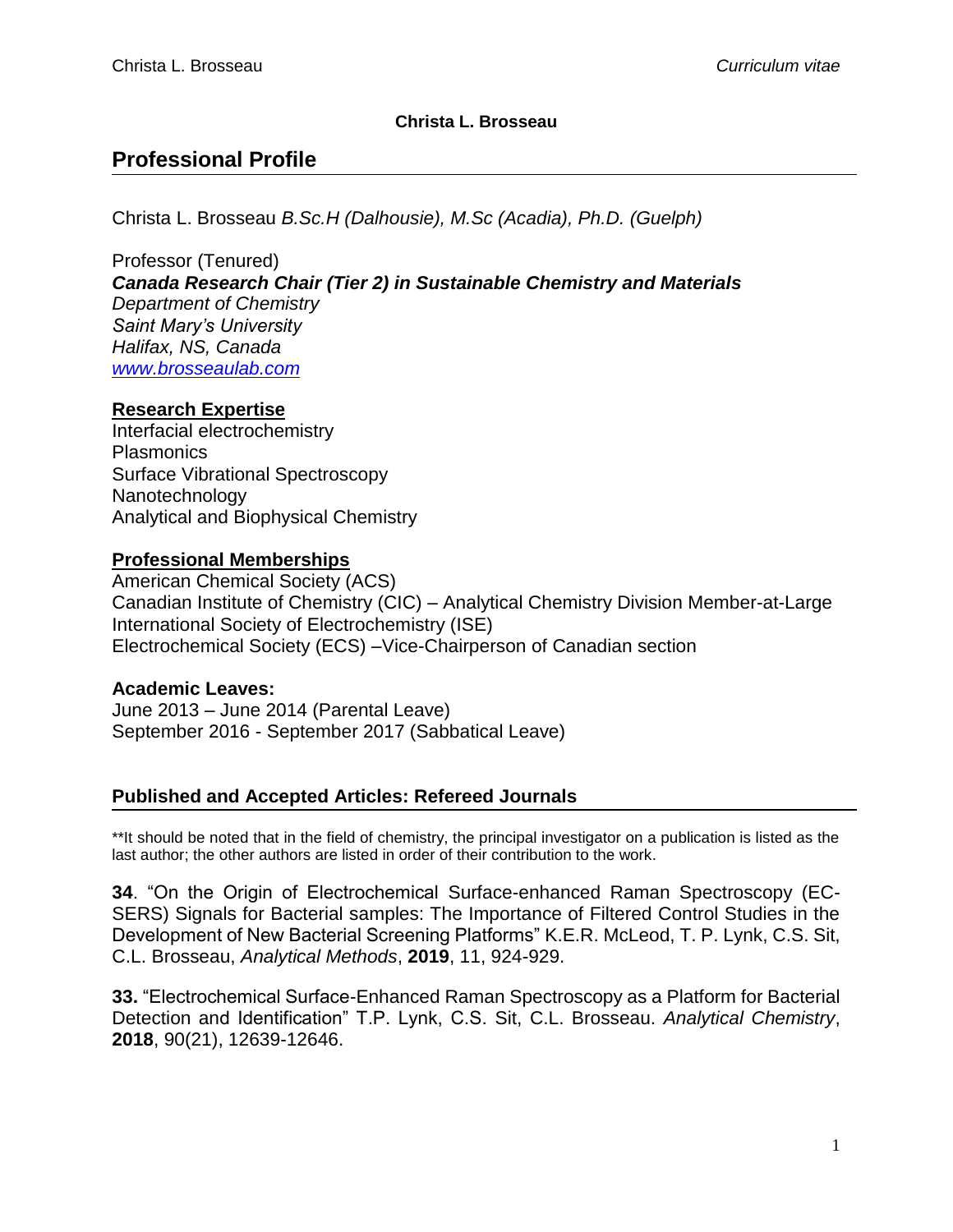**32.** "Development of an electrochemical surface-enhanced Raman spectroscopy (EC-SERS) fabric-based plasmonic sensor for point-of-care diagnostics" S.D. Bindesri, D.S. Alhatab, C.L. Brosseau. *Analyst*, **2018**, 143(17), p. 4128.

**31.** "Development of a sustainable plasmon-enhanced spectroelectrochemical sensor using avocado pit (*Persea Americana*) extract" T.P. Lynk, O.J.R. Clarke, N. Kesavan, C.L. Brosseau. *Sensors and Actutors B: Chemical*, **2018**, 257, p. 270.

**30.** "Electrochemical surface-enhanced Raman spectroscopy (EC-SERS) study of the interaction between protein aggregates and biomimetic membranes" R.A. Karaballi, S. Merchant, S.R. Power, C.L. Brosseau. *Physical Chemistry Chemical Physics*, **2018**, 20, p. 4513.

**29.** "Electrochemical-Surface Enhanced Raman Spectroscopic (EC-SERS) Study of 6- Thiouric Acid: A Metabolite of the Chemotherapy Drug Azathioprine" B.H.C. Greene, D.S. Alhatab, C.C.Pye, C.L. Brosseau. *Journal of Physical Chemistry C*, **2017**, 121(14) p.8084.

**28.** "Evaluation of an Electrodeposited Bimetallic Cu/Ag Nanostructured Screen Printed Electrode for Electrochemical Surface-Enhanced Raman Spectroscopy (EC-SERS) Investigations" O.J.R. Clarke, G.J.H. St. Marie, C.L. Brosseau. *Journal of the Electrochemical Society*, **2017**, 164(5), p.B3091. *Invited contribution for focus issue: Biosensors and Micro-Nano Fabricated Electromechanical Systems.*

**27.** "Development of a SERS-Based Rapid Vertical Flow Assay for Point-of-Care Diagnostics" O.J.R. Clarke, B.L. Goodall, H.P. Hui, N. Vats, C.L. Brosseau. *Analytical Chemistry*, **2017**, 89(3), p.1405.

**26.** "Development of an Electrochemical Surface-Enhanced Raman Spectroscopy (EC-SERS) Aptasensor for Direct Detection of DNA Hybridization" R. Karaballi, A. Nel, S. Krishnan, J. Blackburn, C.L. Brosseau. *Physical Chemistry Chemical Physics*, **2015**, 2015, 17, p.21356. **Invited contribution for special issue on** *Surface-Enhanced Spectroscopies***.**

**25.** "Quantitative Detection of Uric Acid by Electrochemical-Surface Enhanced Raman Spectroscopy (EC-SERS) Using a Multilayered Au/Ag Substrate" L. Zhao, J. Blackburn, C.L. Brosseau. *Analytical Chemistry*, **2015**, 87(1), p.441. **Featured in C&E News online: [http://cen.acs.org/articles/92/web/2014/12/SERS-Method-Offer-Earlier-](http://cen.acs.org/articles/92/web/2014/12/SERS-Method-Offer-Earlier-Screening.html)[Screening.html](http://cen.acs.org/articles/92/web/2014/12/SERS-Method-Offer-Earlier-Screening.html)**

**24.** "The development of "Fab-Chips" as low-cost, sensitive surface-enhanced Raman spectroscopy (SERS) substrates for prospective disease diagnosis"A. M. Robinson, L. Zhao, M. Yasmin, P. Bhandari, S.G. Harroun, D. Dendukuri, J. Blackburn, C.L. Brosseau. *Analyst*, **2015**, 140(3), p.779. **Featured in ACCN News, 2015.**

**23.** "A Simple Complex on the Verge of Breakdown: Isolation of the Elusive Cyanoformate Ion." L.J. Murphy, K.N. Robertson, S.G. Harroun, C.L. Brosseau, U. Werner-Zwanziger, J. Moilanen, H.M. Tuononen, J.A. Clyburne. *Science*, **2014**, 344(6179), p.75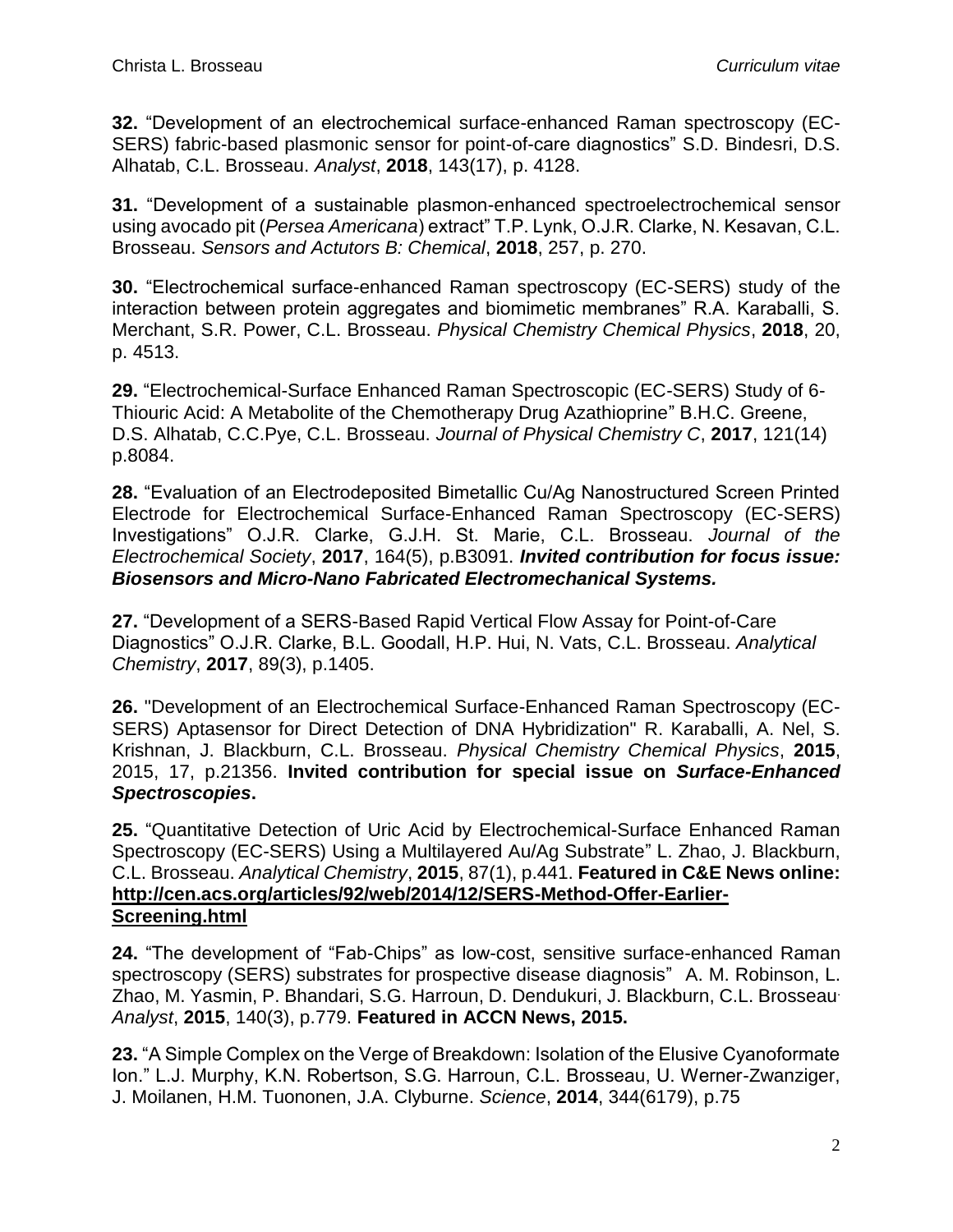**22.** "Electrochemical Surface-Enhanced Raman Spectroscopy (E-SERS) of Novel Biodegradable Ionic Liquids" S.G Harroun, T.J. [Abraham, C](http://www.ncbi.nlm.nih.gov/pubmed?term=Abraham%20TJ%5BAuthor%5D&cauthor=true&cauthor_uid=24108309). [Prudhoe,](http://www.ncbi.nlm.nih.gov/pubmed?term=Prudhoe%20C%5BAuthor%5D&cauthor=true&cauthor_uid=24108309) Y. [Zhang,](http://www.ncbi.nlm.nih.gov/pubmed?term=Zhang%20Y%5BAuthor%5D&cauthor=true&cauthor_uid=24108309) P.J. [Scammells,](http://www.ncbi.nlm.nih.gov/pubmed?term=Scammells%20PJ%5BAuthor%5D&cauthor=true&cauthor_uid=24108309) C.L. [Brosseau,](http://www.ncbi.nlm.nih.gov/pubmed?term=Brosseau%20CL%5BAuthor%5D&cauthor=true&cauthor_uid=24108309) C.C. [Pye,](http://www.ncbi.nlm.nih.gov/pubmed?term=Pye%20CC%5BAuthor%5D&cauthor=true&cauthor_uid=24108309) R.D. [Singer.](http://www.ncbi.nlm.nih.gov/pubmed?term=Singer%20RD%5BAuthor%5D&cauthor=true&cauthor_uid=24108309) *Phys. Chem. Chem. Phys*., **2013**, 15(44), p.19205

**21.** "Electrochemical SERS Study of a Biomimetic Membrane Supported at a Nanocavity Patterned Ag Electrode" M. Vezvaie, C.L. Brosseau, J. Lipkowski. *Electrochemica Acta*, **2013**, 110, p.120.

**20.** "Electrochemical and PM-IRRAS Characterization of Cholera Toxin Binding at a Model Biological Membrane" J. J. Leitch, C.L. Brosseau, S.G. Roscoe, K. Bessonov, J.R. Dutcher, J. Lipkowski, *Langmuir*, **2013**, 29, 965.

**19.** "Electrochemical-Surface Enhanced Raman Spectroscopy (E-SERS) of uric acid: A Potential Rapid Diagnostic Method for Early Preeclampsia Detection" B.L. Goodall, A.M. Robinson, C.L. Brosseau, *Physical Chemistry Chemical Physics*, **2013**, 15, p.1382.

**18.** "Use of Surface Enhanced Raman Spectroscopy for Studying Fouling on Nanofiltration Membrane" R. Lamsal, S.G. Harroun, C.L. Brosseau, G.A. Gagnon, *Separation and Purification Technology*, **2012**, 96, p.7.

**17.** "A Portable Electrochemical SERS system for Routine Spectroelectrochemical Analysis" A. Robinson, S. Harroun, J. Bergman, C.L. Brosseau. *Analytical Chemistry*, **2012**, 84, p.1760.

**16.** "Surface-Enhanced Raman Spectroscopy of House Paint and Wallpaper Samples from an 18th Century Historic Property". S.G. Harroun, J. Bergman, E. Jablonski, C.L. Brosseau, *Analyst*, **2011**, 136 (17), p. 3453. *Invited contribution for special issue featuring "Emerging Investigators"*

**15**. "Revealing the Invisible – Using Surface-enhanced Raman Spectroscopy to Identify Minute Remnants of Color in Winslow Homer's Colorless Skies." C. L Brosseau, F. Casadio, V.P. Van Duyne, *Journal of Raman Spectroscopy*, **2011**, 42(6), p. 1305.

**14.** "Surface-enhanced Raman spectroscopy of β-Thioglucose adsorbed on Nanostructured silver electrodes" M. Vezvaie, C.L. Brosseau, J.D. Goddard, J. Lipkowski, *Chemphyschem*, **2010**, 11(7) p. 1460.

**13.** "Surface-enhanced Raman spectroscopy of dyes: from single molecules to the artists' canvas." K. L. Wustholz, C.L. Brosseau, F. Casadio, R.P Van Duyne. *Physical Chemistry Chemical Physics*, **2009**, 11(34), p. 7350.

**12.** "Surface-Enhanced Raman Spectroscopy: A Direct Method to Identify Colorants in Various Artist Media" C.L. Brosseau, K. Rayner,F. Casadio, C.M Grzywacz, R.P Van Duyne. *Analytical Chemistry*, **2009**, 81(17) p.7443.

**11.** "Ad-Hoc SERS Methodologies for the Detection of Artist Dyestuffs: Thin Layer Chromatography – Surface-Enhanced Raman Spectroscopy (TLC-SERS) and In Situ *On*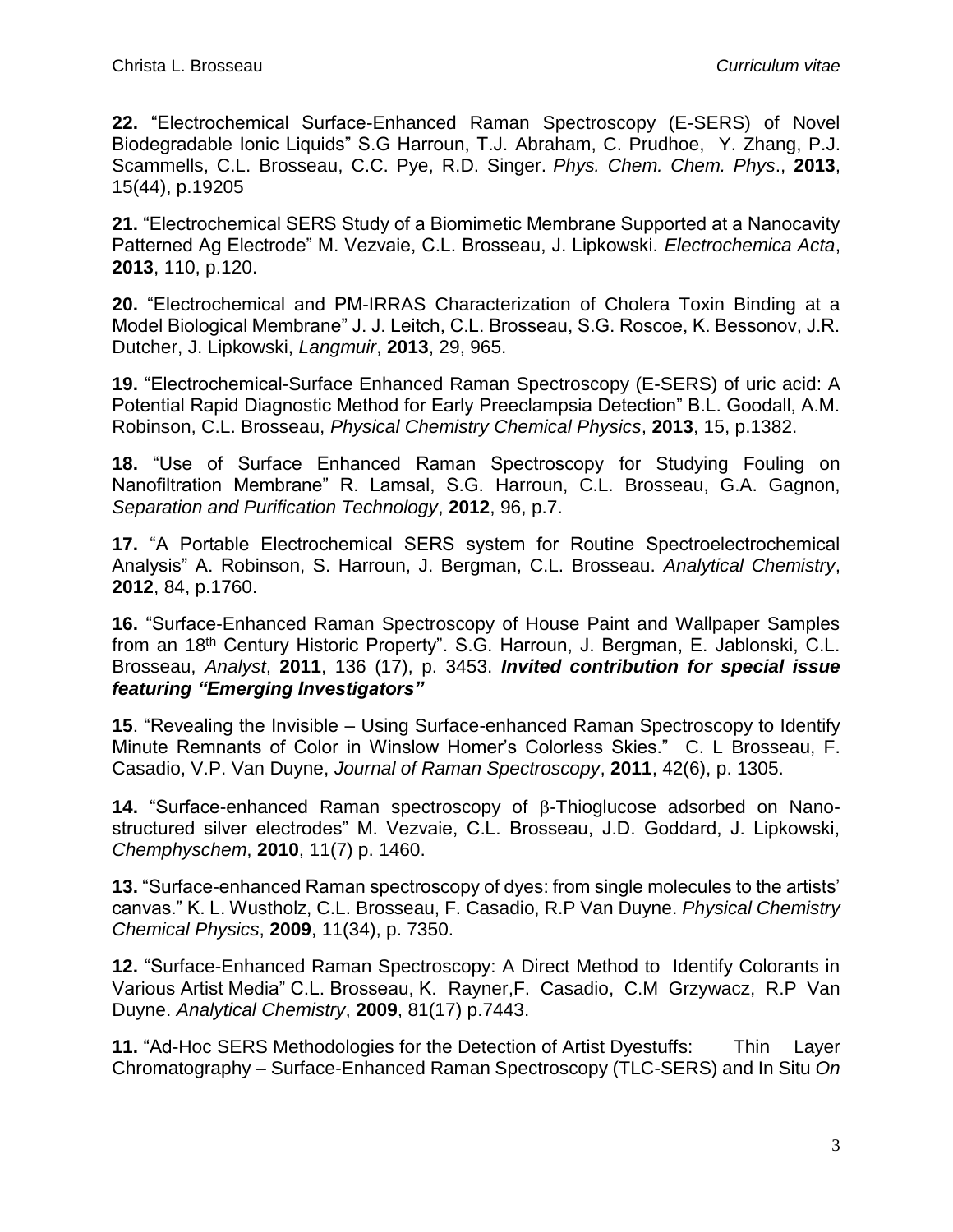*the Fiber* Analysis" C.L. Brosseau, A. Gambardella, F. Casadio, C.M. Grzywacz, J. Wouters, R.P. Van Duyne. *Analytical Chemistry*, **2009**, 81(8), p. 3056.

**10.**"AFM Studies of the Effect of Temperature and Electric Field on the Structure of a DMPC-Cholesterol Bilayer Supported on a Au(111) Electrode Surface" M. Chen, M. Li, C.L. Brosseau, J. Lipkowski, *Langmuir*, **2009**, 25(2), 1028.

**9.**"Electrochemical and PM-IRRAS Studies of a Glycolipid Containing Biomimetic Membrane Prepared using Langmuir Blodgett / Langmuir Schaefer Deposition" C.L Brosseau, J. Leitch, X. Bin, M. Chen, S.G. Roscoe, J. Lipkowski, *Langmuir*, **2008**, 24(22), p. 13058.

**8.** "AFM Studies of Solid-Supported Lipid Bilayers formed at a Au(111) Electrode Surface Using Vesicle Fusion and a Combination of Langmuir-Blodgett and Langmuir-Schaefer Techniques" M. Li, M. Chen, E. Sheepwash, C. L. Brosseau, H-Q Li, B. Pettinger, H. Gruler, J. Lipkowski, *Langmuir*, **2008**, 24(18), p. 10313.

**7.**"In Situ STM Study of Field Driven Transitions in the Film of a Cationic Surfactant Adsorbed on a Au(111) Electrode Surface" S. Sek, C.L. Brosseau, M. Chen, J. Lipkowski, *Langmuir* (COVER), **2007**, 23, p.12529.

**6.**"Electrochemical and PM-IRRAS Characterization of DMPC/Cholesterol Bilayers Prepared Using Langmuir-Blodgett / Langmuir-Schaefer Deposition" C.L. Brosseau, X. Bin, S.G. Roscoe, J. Lipkowski, *Journal of Electroanalytical Chemistry*, **2008**, 621, p. 222.

**5.**"Adsorption of N-Decyl-N,N,N-Trimethyl Ammonium Triflate (DeTATf), A Model Cationic Surfactant, on the Au(111) Surface" C.L. Brosseau, E. Sheepwash, I. Burgess, E. Cholewa, J. Lipkowski, S.G. Roscoe, *Langmuir*, **2007**, 23, p. 1784.

**4.**"Layer by layer Characterization of DMPC Bilayers Deposited on a Au(111) Electrode Surface by PM-IRRAS" N. Garcia-Araez, C.L. Brosseau, P. Rodriguez, J. Lipkowski. *Langmuir*, **2006**, 22(25), p. 10365.

**3.**"Electrochemical Quartz Crystal Nanobalance and Chronocoulometry Studies of Phenylalanine Adsorption on Au" C.L. Brosseau and S.G. Roscoe, *Electrochimica Acta*, **2006**, 51(11), p. 2145

**2.**"Electrochemical Quartz Crystal Nanobalance (EQCN) Studies of the Adsorption Behaviour of an Enzyme, Mandelate Racemase, and its Substrate, Mandelic acid on Pt" C.L. Brosseau and S.G. Roscoe, *Electrochimica Acta*, **2005**, 50(6), p. 1289.

**1.**"L-Phenylalanine Adsorption on Pt: Electrochemical Impedance Spectroscopy and Quartz Crystal Nanobalance Studies" J.E.I Wright, K. Fatih, C.L. Brosseau, S. Omanovic, and S.G. Roscoe, *Journal of Electroanalytical Chemistry*, **2003**, 550, p. 41

**Peer-reviewed Book chapters, Books, and Edited Collections and Critical editions:**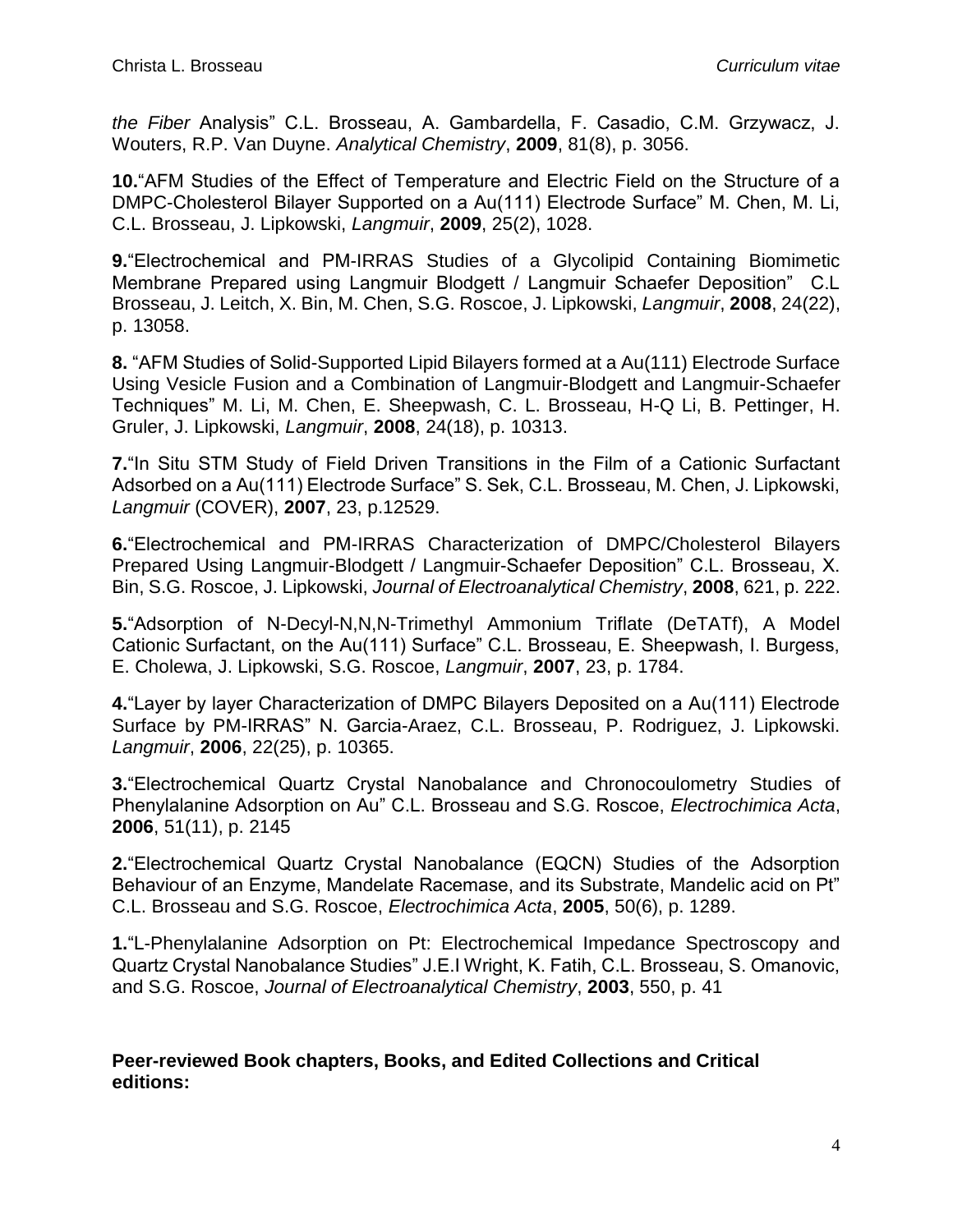"PM-IRRAS Studies of a Biomimetic membrane supported at a gold electrode surface"; A.H. Kycia, Z. Su, C.L. Brosseau, J. Lipkowski in "Vibrational Spectroscopy at Electrified Interfaces". John Wiley Publications, Hoboken, New Jersey, ed. A. Wieckowski. Wiley Series on Electrocatalysis and Electrochemistry. Chapter 11: "In-situ PM-IRRAS Studies of Biomimetic Membranes Supported at Gold Electrode Surfaces" A.H. Kycia, Z. Su, C.L. Brosseau, J. Lipkowski. p.345

### **Patents:**

**US 9518986 B2 -** Method of detecting and/or quantifying an analyte in a biological sample **Filing Date: November 2, 2012 Publication Date: December 13, 2016 National phase filing launched in May 2014 in six countries: South Africa, China, Brazil, USA, Europe, India. Intellectual contribution = 10%**

## **Presentations: Refereed (Past 6 Years)**

"Plasmonics at the Electrified Interface – Advances and Applications in EC-SERS" C.L. Brosseau, S. Bindesri, T.P. Lynk, K. McLeod. 9<sup>th</sup> International Conference on Enhanced Spectroscopies. Jun 17-20, 2019, London, Ontario. **Invited lecture**.

"Electrochemical SERS – Advances and Applications in Bioanalytical Chemistry" C.L. Brosseau, R. Karaballi, S. Merchant, S. Power. 102<sup>nd</sup> Canadian Chemistry Conference and Exhibition. June 3-7, 2019, Quebec City, Quebec.

"Electrochemical SERS – A Tool for Bacterial Detection and Identification" C.L. Brosseau, T.P. Lynk, K. McLeod, C.S. Sit. 102nd Canadian Chemistry Conference and Exhibition. June 3-7, 2019, Quebec City, Quebec. **Invited lecture.**

"Spectroelectrochemical and Computational Studies of Tetrahydrocannabinol – Towards a Point-of-Need Sensor" C.L. Brosseau, C.C. Pye, S. Bindesri, R. Jebailey, N. Albarghouthi. 102nd Canadian Chemistry Conference and Exhibition. June 3-7, 2019, Quebec City, Quebec. **Invited lecture.**

"Plasmonics at the Point-of-Care" C.L. Brosseau, D. Alhatab, S. Bindesri, R. Karaballi. 26<sup>th</sup> International Conference on Raman Spectroscopy" August 26-31, 2018. Jeju, South Korea. **Invited lecture.**

"Spectroelectrochemistry at the Point-of-Care" C.L. Brosseau, D. Alhatab, S. Bindesri. 101<sup>st</sup> Canadian Chemistry Conference and Exhibition, May 29, 2018, Edmonton, Alberta. **Invited lecture.**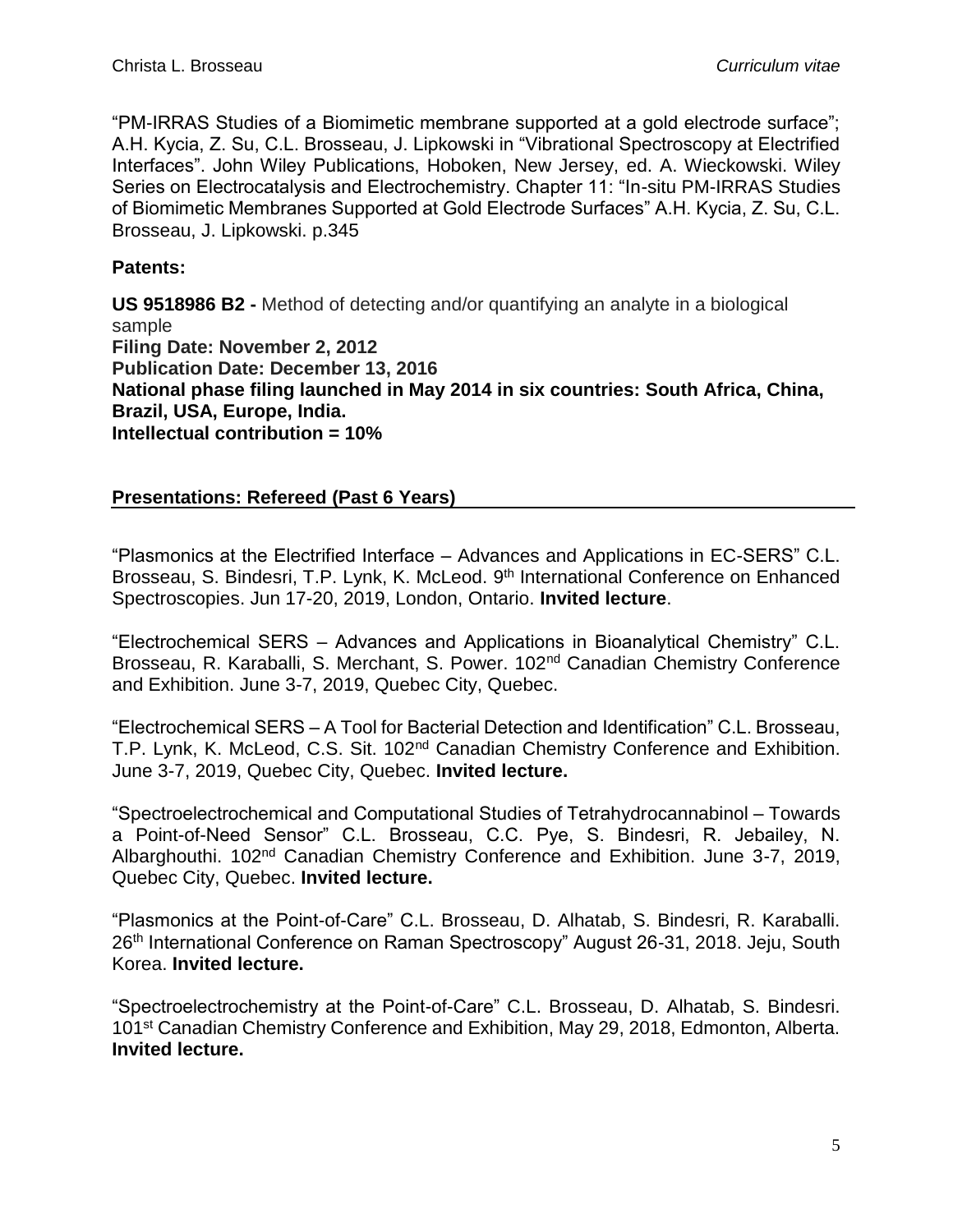"Spectroelectrochemical and Computational Studies of Tetrahydrocannabinol" C.L. Brosseau, C.C. Pye, N. Albarghouthi, S. Bindesri. Spring meeting of the Canadian section of the Electrochemical Society, May 26, 2018.

"Plasmonics at the Patient Point-of-Care: Advances and Applications" C.L. Brosseau, R. Karaballi, D. Alhatab. 9<sup>th</sup> International Conference on Advanced Vibrational Spectroscopy" June 15, 2017, Victoria, British Columbia. **Invited lecture.**

"Evaluation of an Electrodeposited Cu/Ag Bimetallic Screen Printed Electrode for Electrochemical Surface-Enhanced Raman Spectroscopy (EC-SERS) Investigations" O.J.R Clarke, G. St. Marie, C.L. Brosseau. 100<sup>th</sup> Canadian Chemistry Conference and Exhibition, May 24, 2017, Toronto, Ontario. **Invited lecture.**

"Recent Advanced in Surface-Enhanced Raman Spectroscopy (SERS) for Point-of-Care Diagnostics" C.L. Brosseau, R. Karaballi, L. Zhao, D. Alhatab. Pittcon 2017, Chicago, IL, USA, March 9, 2017. **Invited lecture.**

"Electrochemical Surface-Enhanced Raman Spectroscopy (EC-SERS): A Tool for Exploring Protein-Biomembrane Interactions at the Molecular Level" C.L. Brosseau, R. Karaballi, S. Merchant, S. Power. SciX 2016, Minneapolis, MN, USA, September 20, 2016. **Invited lecture**

"Plasmon-Enhanced Spectroelectrochemistry: An Advanced Tool for Point-of-Care Diagnostics" C.L. Brosseau, L. Zhao, R. Karaballi, S.G. Harroun. 67<sup>th</sup> ISE Meeting, The Hague, The Netherlands, August 21-26, 2016.

"Plasmon-Enhanced Spectroelectrochemistry: Advances and Applications" C.L Brosseau, L. Zhao, R. Karaballi, S.G. Harroun, J. Blackburn. Gordon Research Conference, June 2016. Mount Holyoke College, South Hadley, MA.

(a) "Electrochemical Surface-Enhanced Raman Spectroscopy (EC-SERS): Advances and Applications for Bioanalytical Chemistry" C.L. Brosseau, R.Karaballi, S. Merchant, S. Power, P. MacMillan *Invited lecture* (b) "Sustainable Plasmonics: Towards a Sustainable Future for an Emerging Technology" C.L. Brosseau, O. Clarke, J. d'Eon. 99<sup>th</sup> Canadian Chemistry Conference and Exhibition, Halifax, Canada. June 5-9, 2016

"Plasmon-Enhanced Spectroelectrochemistry: An Advanced Tool for Biosensing" C.L Brosseau, L. Zhao, R. Karaballi, S.G. Harroun, J. Blackburn, Pacifichem 2015, Honolulu, Hawaii, USA. December 17, 2015.

"Plasmon-Enhanced Spectroelectrochemistry: An Advanced Tool for Biosensing" C.L Brosseau, L. Zhao, R. Karaballi, J. Blackburn, SciX 2015, Providence, Rhode Island, USA, Sept 30, 2015. *Invited lecture*

"Electrochemical Surface-Enhanced Raman Spectroscopy: A plasmonic tool for understanding and detecting human disease. C.L Brosseau, L. Zhao, R. Karaballi, S.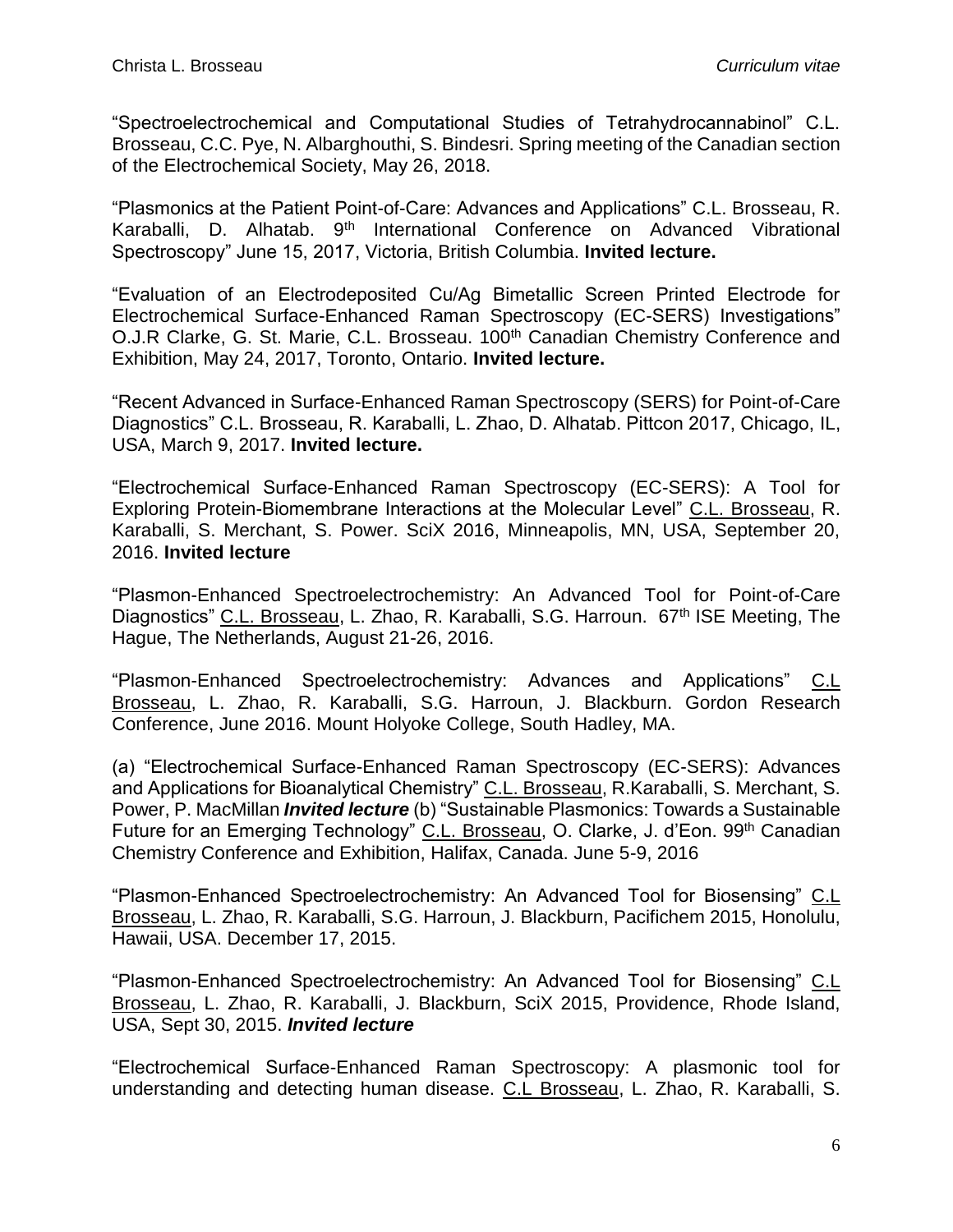Merchant, J. Blackburn. 98<sup>th</sup> Canadian Chemistry Conference and Exhibition, Ottawa, Canada. June 13-17, 2015.

"Plasmon-Enhanced Spectroelectrochemistry: An Advanced Tool for Biosensing" C.L Brosseau, L. Zhao, R. Karaballi, S.G. Harroun, Surface Science Canada Meeting, Saskatoon, Saskatchewan, May 21, 2015. *Invited lecture*

"Spectroelectrochemical Studies of Protein Aggregate – Biomembrane Interactions" C.L Brosseau, S. Merchant, R. Karaballi. ECS Canadian Section, Spring Meeting, Saskatoon, Saskatchewan, May 19, 2015. *Invited lecture*

#### **Presentations: Non-refereed (Past 6 Years)**

#### **Anderson Award Lecture Series:** *Invited award lectures*

(a) "Adventures in Plasmonics: From Sensing to Sustainability", Memorial University, St. Johns, Newfoundland. May 17, 2018.

(b) "Chemistry and Culture: Perspectives from the world of cultural heritage science" Memorial University, St. Johns, Newfoundland. May 18, 2018.

"Adventures in Plasmonics: From Sensing to Sustainability", Department of Chemistry, University of Victoria, Victoria, BC. April 3, 2017. *Invited lecture*

"Plasmonic Sensing: A Tool for Understanding and Diagnosing Human Disease" C.L. Brosseau, L. Zhao, R. Karaballi. Department of Biochemistry, Dalhousie University, February 24, 2016. *Invited lecture*

"Development of a Novel Biosensing Platform for Rapid TB Detection at the Point-of-Care" J. Blackburn, S. Krishnan, K. Dheda, M. Glucksberg, R.P. Van Duyne, M. Khati, M. Evans & C.L. Brosseau. Grand Challenges Meeting, December 2012.

"Electrochemical Surface-Enhanced Raman Spectroscopy (E-SERS): A Plasmonic Tool for Biochemistry" C.L. Brosseau, Dalhousie University, Department of Biochemistry, November 1st, 2012. *Invited lecture*

"Electrochemical PM-IRRAS Studies of Cholera Toxin Binding at a Model Biomembrane Surface" C.L. Brosseau, J.J. Leitch, S.G. Roscoe, J. Lipkowski. 2<sup>nd</sup> Ertl Symposium on Surface and Interface Chemistry, Stuttgart, Germany, June 24-27<sup>th</sup>, 2012. **Invited lecture** 

"Development of a Hand-held DNA-aptamer based SERS Biosensor" J. Blackburn (PI), C.L. Brosseau, J. Yuen, S. Krishnan, A. Nel, R. Karaballi, S. Harroun, M. Glucksberg, R.P. Van Duyne, M. Khati, M. Evans, Point-of-Care Diagnostics Meeting, Bill and Melinda Gates Foundation, Seattle, Washington, USA. May 2012.